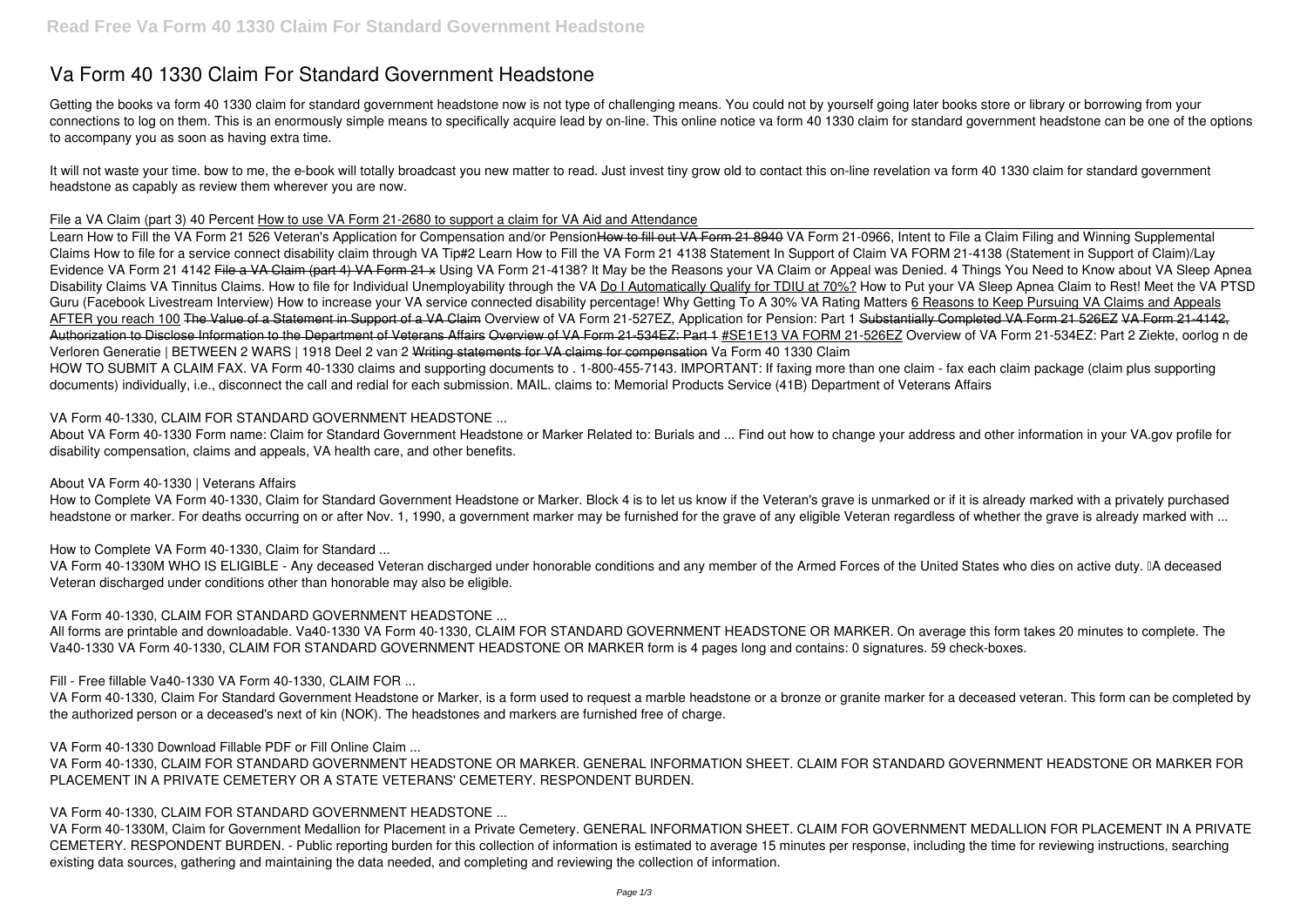#### **VA Form 40-1330M, Claim for Government Medallion for ...**

For a medallion to be placed on a privately purchased headstone or marker, fill out the Claim for Government Medallion for Placement in a Private Cemetery (VA Form 40-1330M). Download VA Form 40-1330M (PDF) Send us your application and supporting documents. Mail or fax your form, along with a copy of the Veteran<sup>n</sup>s DD214 or other discharge documents. Don<sup>n</sup>t send the originals since we can<sup>nt</sup> return them. Fax the documents to 800-455-7143, or; Mail the discharge papers and the form to this ...

Find out how to change your address and other contact information in your VA.gov profile for disability compensation, claims and appeals, VA health care, and other benefits. Request your military records, including DD214

#### **Veterans Headstones, Markers, And ... - Veterans Affairs**

#### **Find A VA Form | Veterans Affairs**

VA Form 40-1330 WHO IS ELIGIBLE - Any member of the Armed Forces of the United States who dies on active duty and is buried in a private cemetery in a grave marked with a privately purchased headstone or marker.<sup>[]</sup> Any deceased Veteran discharged under honorable conditions, who died on or after November 1,

For a Government-furnished medallion to be affixed to a headstone or marker in private cemetery, a VA Form 40-1330M, Claim for Government Medallion for Placement in a Private Cemetery must be submitted by a member of the decedent's family. When requesting the MOH Medallion, check "OTHER" in block 11 and specify MOH.

#### **VA.gov | Veterans Affairs**

Va form 40-1330, claim for standard government headstone or marker. Recommend Documents. No documents. Va form 40-1330, claim for standard government headstone or marker. Download PDF . 4 downloads 21 Views 2MB Size Report. Comment.

**Va form 40-1330, claim for standard government headstone ...**

Each Claimant requires a separate VA Form 40-10007. 24b. Spouse means a person who is or was legally married to a Veteran. Surviving Spouse mean a person who was legally married to a Veteran at the time of the Veteran's death and includes a surviving spouse who had a subsequent remarriage. A non-Veteran spouse of a

#### **APPLICATION FOR PRE-NEED DETERMINATION OF ... - VA.gov Home**

# **VA Form 40-1330M, Claim for Government Medallion for ...**

For a medallion to be placed on a privately purchased headstone or marker, fill out the Claim for Government Medallion for Placement in a Private Cemetery (VA Form 40-1330M). Download VA Form 40-1330M (PDF) Send us your application and supporting documents

**VA.gov | Veterans Affairs** If requesting a headstone or marker, please use the VA Form 40-1330. Shown below are the three medallions with the actual dimensions (+/- 1/32") for width and height.

**VA Form 40-1330M - Edit, Fill, Sign Online | Handypdf**

medallion, please use VA Form40-1330M, Claim for Government Medallion for Placement in a Private Cemetery. d. PRESIDENTIAL MEMORIAL CERTIFICATE - A Presidential Memorial Certificate (PMC) is an engraved paper certificate, signed by the current

# **CLAIM FOR STANDARD GOVERNMENT HEADSTONE OR MARKER**

Memorial headstones and markers for spouses and other dependents are not available for placement in private cemeteries. A VA Form 40-1330, Claim for Standard Government Headstone or Marker must be submitted to request a burial or memorial headstone or marker. \* NOTE: Link will take you outside the Department of Veterans Affairs web site.

An official, up-to-date government manual that covers everything from VA life insurance to survivor benefits. Veterans of the United States armed forces may be eligible for a broad range of benefits and services provided by the US Department of Veterans Affairs (VA). If youllre looking for information on these benefits and services, look no further than the newest edition of Federal Benefits for Veterans, Dependents, and Survivors. The VA operates the nation<sup>n</sup>s largest health-care system, with more than 1,700 care sites available across the country. These sites include hospitals, community clinics, readjustment counseling centers, and more. In this book, those who have honorably served in the active military, naval, or air service will learn about the services offered at these sites, basic eligibility for health care, and more. Helpful topics described in depth throughout these pages for veterans, their dependents, and their survivors include: Vocational rehabilitation and employment VA pensions Home loan guaranty Burial and memorial benefits Transition assistance Dependents and survivors health care and benefits Military medals and records And more